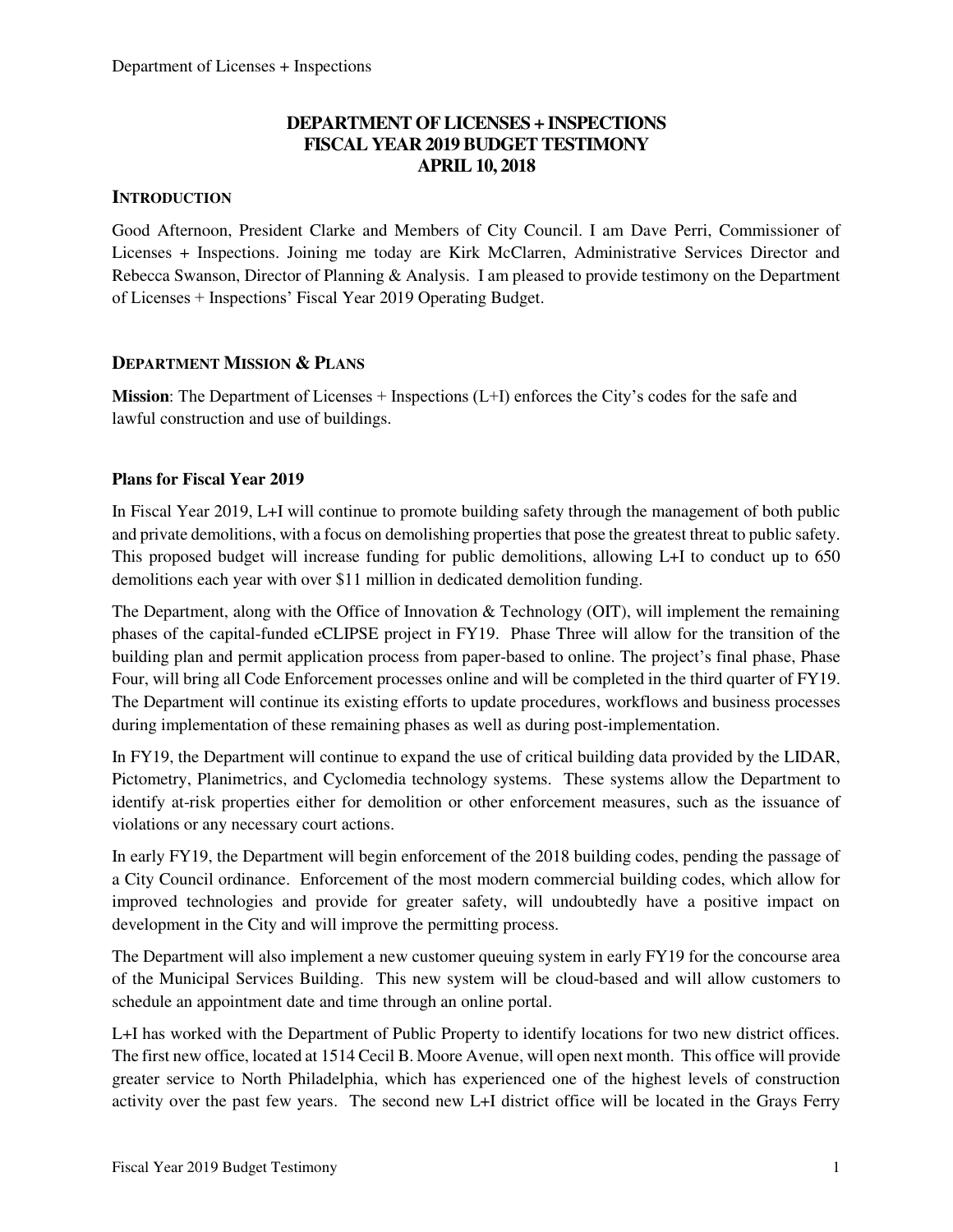section of the City. We anticipate executing a lease in early FY19 for this new office, pending the passage of a City Council ordinance.

The hardworking employees in L+I are committed to their focus on public safety and I commend them for their daily efforts.

Thank you for the opportunity to present our FY19 budget. I am available to answer questions at this time.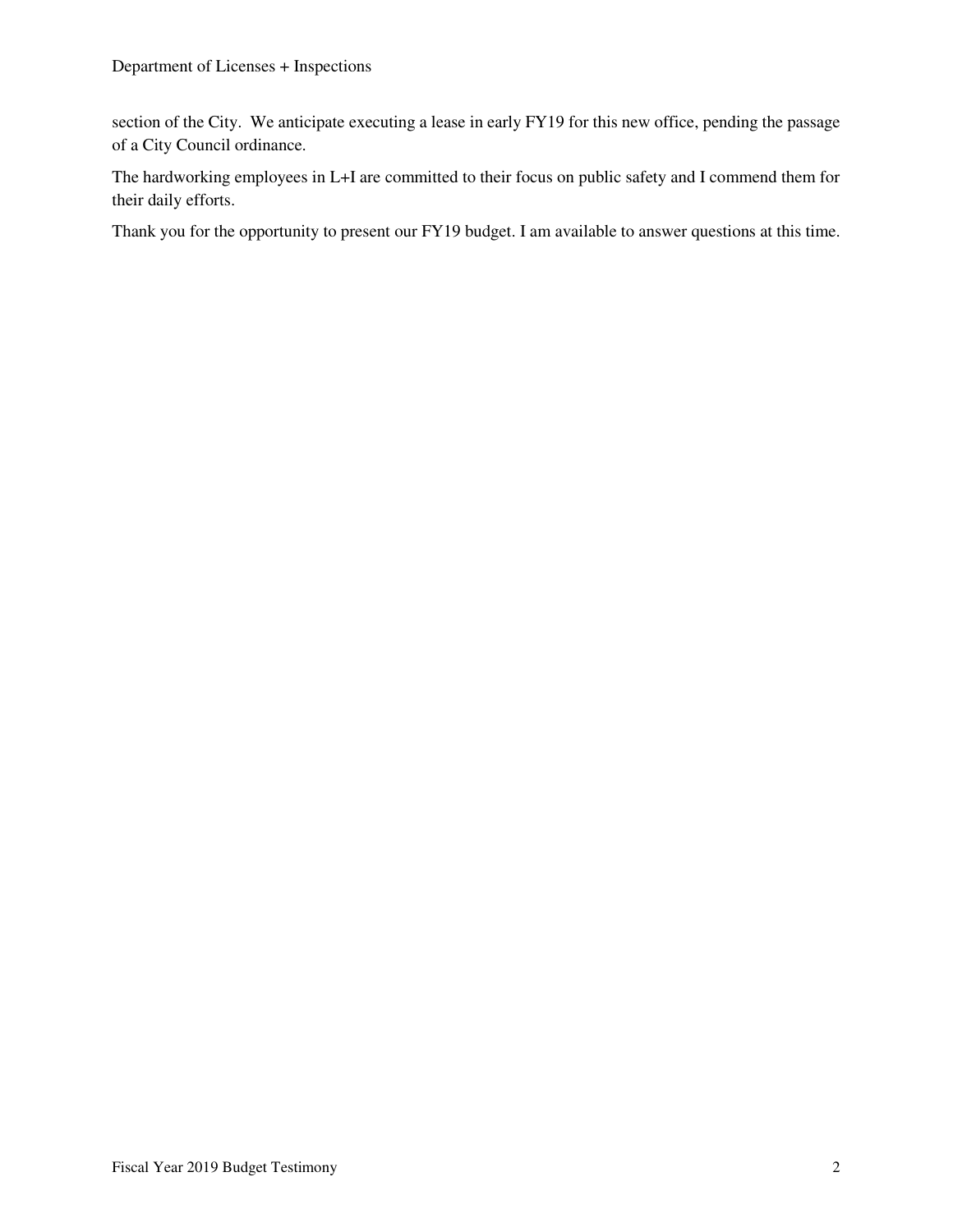# **BUDGET SUMMARY & OTHER BUDGET DRIVERS**

| <b>Staff Demographics Summary (as of December 2017)</b> | <b>Employment Levels (as of December 2017)</b> |          |           |          |                                        |                 |          |
|---------------------------------------------------------|------------------------------------------------|----------|-----------|----------|----------------------------------------|-----------------|----------|
|                                                         | Total                                          | Minority | White     | Female   |                                        | <b>Budgeted</b> | Filled   |
| Number of Full-Time Staff                               | 375                                            | 227      | 148       | 129      | Number of Full-Time Positions          | 429             | 375      |
| Number of Exempt Staff                                  | 25                                             |          | 16        | 12       | Number of Part-Time Positions          |                 |          |
| Number of Executive Staff (deputy level and above)      | 13                                             |          |           |          | Number of Exempt Positions             | 28              | 25       |
| Average Salary, Full-Time Staff                         | \$54,535                                       | \$48,872 | \$63,220  | \$49,875 | Number of Executive Positions (deputy) | 13              |          |
| Average Salary, Exempt Staff                            | \$79,963                                       | \$66,957 | \$88,634  | \$77,683 | level and above)                       |                 |          |
| Average Salary, Executive Staff                         | \$100.731                                      | \$75,500 | \$111.945 | \$89,912 | Average Salary of All Full-Time        | \$53,990        | \$54,535 |
| Median Salary, Full-Time Staff                          | \$51,675                                       | \$46,058 | \$57,421  | \$45,967 | Positions                              |                 |          |
| Median Salary, Exempt Staff                             | \$78,256                                       | \$61,500 | \$87,500  | \$73,638 | Median Salary of All Full-Time         | \$50,090        | \$51,675 |
| Median Salary, Executive Staff                          | \$103,000                                      | \$77,500 | \$113.128 | \$90,000 | Positions                              |                 |          |

| <b>General Fund Financial Summary by Class</b>    |                |                    |                |                    |                |                  |  |  |  |  |  |
|---------------------------------------------------|----------------|--------------------|----------------|--------------------|----------------|------------------|--|--|--|--|--|
|                                                   | FY17 Original  | FY17 Actual        | FY18 Original  | FY18 Estimated     | FY19 Proposed  | Difference:      |  |  |  |  |  |
|                                                   | Appropriations | <b>Obligations</b> | Appropriations | <b>Obligations</b> | Appropriations | <b>FY19-FY18</b> |  |  |  |  |  |
| Class 100 - Employee Compensation                 | \$21,272,576   | \$19,578,047       | \$23,019,730   | \$22,472,640       | \$23,144,341   | \$671,701        |  |  |  |  |  |
| Class 200 - Purchase of Services                  | \$11,053,079   | \$12,011.932       | \$11,823,061   | \$11,593,129       | \$13,579,060   | \$1,985,931      |  |  |  |  |  |
| Class $300/400$ - Materials, Supplies & Equipment | \$1,286,464    | \$1,201,494        | \$912,475      | \$1,362,475        | \$784,475      | $(\$578,000)$    |  |  |  |  |  |
| Class 500 - Contributions                         | \$0            | \$121,919          | \$0            | \$0                | \$0            | \$0              |  |  |  |  |  |
|                                                   | \$33,612,119   | \$32,913,392       | \$35,755,266   | \$35,428,244       | \$37,507,876   | \$2,079,632      |  |  |  |  |  |

| <b>Contracts Summary (Professional Services only)</b> |             |             |             |             |             |                              |  |  |  |  |
|-------------------------------------------------------|-------------|-------------|-------------|-------------|-------------|------------------------------|--|--|--|--|
|                                                       | <b>FY13</b> | <b>FY14</b> | <b>FY15</b> | <b>FY16</b> | <b>FY17</b> | <b>FY18 YTD</b><br>(01 & 02) |  |  |  |  |
| Total amount of contracts                             | \$367.283   | \$428,035   | \$448.950   | \$402,675   | \$1,125,015 | \$380,520                    |  |  |  |  |
| Total amount to M/W/DSBE                              | \$173,680   | \$189,035   | \$153,220   | \$197,000   | \$344,175   | \$227,000                    |  |  |  |  |
| <b>Participation Rate</b>                             | 47%         | 44%         | 34%         | 49%         | 31%         | 60%                          |  |  |  |  |

| Total M/W/DSBE Contract Participation Goal (Public Works; Services,<br>Supplies $\&$ Equipment; and Professional Services combined) |             |             |      |  |  |  |  |
|-------------------------------------------------------------------------------------------------------------------------------------|-------------|-------------|------|--|--|--|--|
|                                                                                                                                     | <b>FY17</b> | <b>FY18</b> | FY19 |  |  |  |  |
| M/W/DSBE Contract<br><b>Participation Goal</b>                                                                                      | 30%         | 35%         | 35%  |  |  |  |  |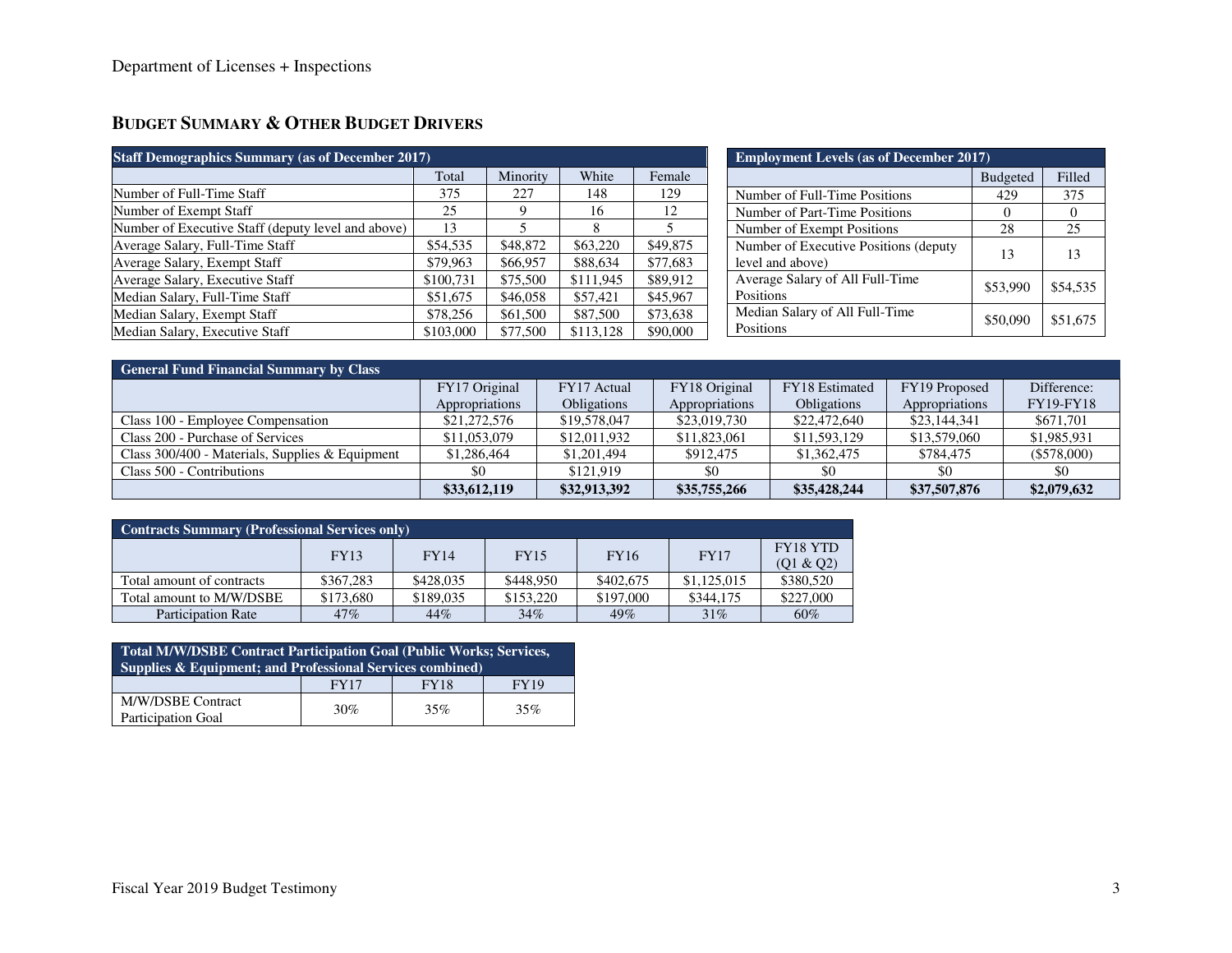## **PROPOSED BUDGET OVERVIEW**

#### **Proposed Funding Request**:

The proposed Fiscal Year 2019 General Fund budget totals \$37,507,876, an increase of \$2,079,632 over Fiscal Year 2018 estimated obligation levels. This increase is primarily due to additional demolition funding and DC33 wage increases.

The proposed budget includes:

- \$23,144,341 in Class 100, a \$671,701 increase over FY18. This funding will support DC33 wage increases and reflects internal adjustments.
- \$13,579,060 in Class 200, a \$1,985,931 increase over FY18. This funding will support \$2,000,000 in additional demolition funding and also reflects internal adjustments.
- \$784,475 in Class 300/400, a \$578,000 decrease compared to FY18 due to internal adjustments.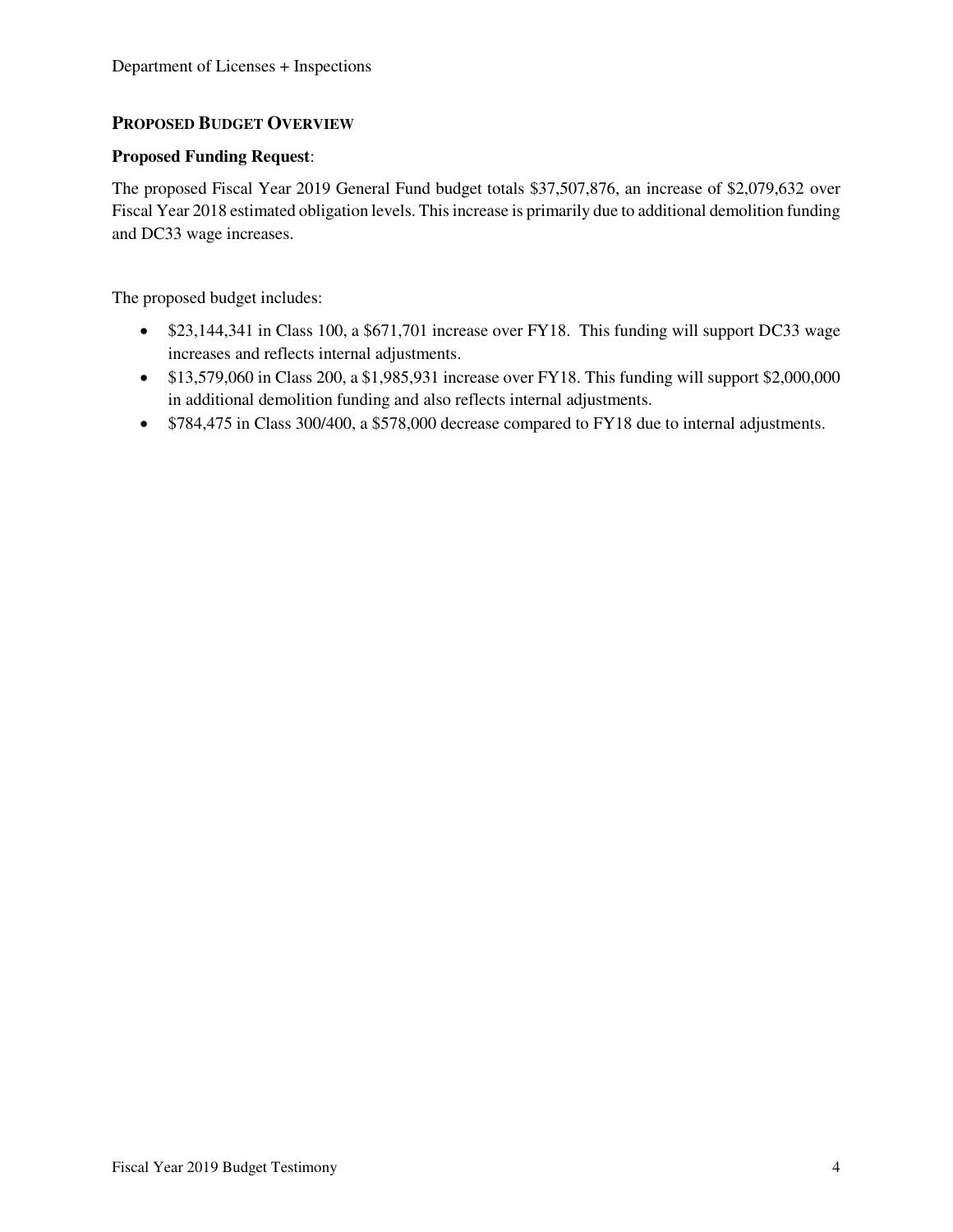# **STAFFING LEVELS**

The department is requesting 429 budgeted (General Fund) positions for FY19, consistent with the FY18 budget.

### **NEW HIRES**

| New Hires (from $7/1/2\overline{017}$ to December 2017) |                                     |         |       |  |  |  |  |  |
|---------------------------------------------------------|-------------------------------------|---------|-------|--|--|--|--|--|
|                                                         | <b>Total Number of</b><br>New Hires | Spanish | Hindi |  |  |  |  |  |
| Black or African American                               |                                     |         |       |  |  |  |  |  |
| Asian                                                   |                                     |         |       |  |  |  |  |  |
| Hispanic or Latino                                      |                                     |         |       |  |  |  |  |  |
| White                                                   |                                     |         |       |  |  |  |  |  |
| Total                                                   |                                     |         |       |  |  |  |  |  |

There have been 21 additional hires since the increment run: 10 identify as African-American, two identify as Hispanic, and nine identify as White. Of these, two speak Spanish and are bi-lingual.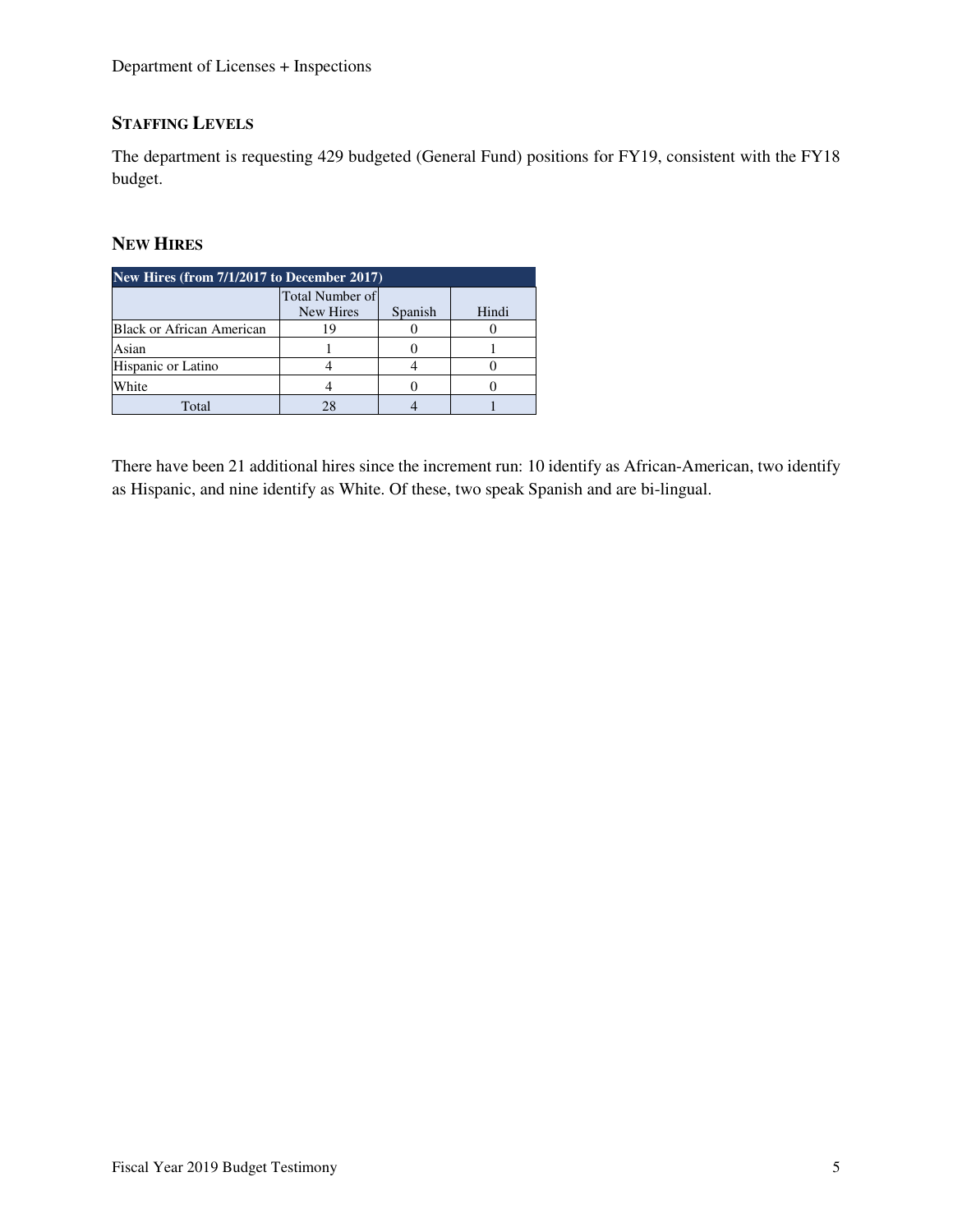#### **PERFORMANCE, CHALLENGES, AND INITIATIVES**

#### **Permits and Licensing:**

#### **FY19 Strategic Goals**  • Increase usage of online license modules and implement online permit modules. • Reduce MSB Concourse wait times through the implementation of web-based appointments. **FY19 Performance Measures**  Measure FY17 Actual FY18 YTD  $(Q1 + Q2)$ FY18 Target FY19 Target Over-the-counter customers processed within 30 minutes  $\begin{array}{|l|c|c|c|c|c|c|c|} \hline \text{68.3\%} & \text{79.5\%} & \text{75.0\%} & \text{80.0\%} \hline \end{array}$ Percentage of Residential Plan Reviews performed within 98.6% 99.0% 99.0% 99.0% 99.0% 99.0% 99.0% Number of building, electrical, plumbing, and zoning permits issued 55,000 55,000 55,000 55,000 55,000 55,000 55,000 55,000 55,000 55,000 55,000 55,000 55,000 55,000 Percentage of commercial building, plumbing, electrical and zoning plans reviewed within 20 days and zoning plans reviewed within 20 days Percent of customers served within 45 minutes<sup>1</sup>  $N/A$  93.4% 90.0% 90.0% 90.0%

*1 This is a new measure for FY18, so data is not available for FY17. The percentage is expected to drop while Phases Three and Four of eCLIPSE are implemented, as wait times may increase before they eventually stabilize.*

#### **Code Enforcement:**

| <b>FY19 Strategic Goals</b>                                                          |             |             |             |             |  |  |  |  |  |
|--------------------------------------------------------------------------------------|-------------|-------------|-------------|-------------|--|--|--|--|--|
| Increase data-sharing with the Fire Department through the Joint Inspection Program. |             |             |             |             |  |  |  |  |  |
| <b>FY19 Performance Measures</b>                                                     |             |             |             |             |  |  |  |  |  |
|                                                                                      |             | <b>FY18</b> |             |             |  |  |  |  |  |
|                                                                                      | <b>FY17</b> | <b>YTD</b>  | <b>FY18</b> | <b>FY19</b> |  |  |  |  |  |
| <b>Measure</b>                                                                       | Actual      | $(Q1 + Q2)$ | Target      | Target      |  |  |  |  |  |
| Percent of nuisance properties inspected within 20 days                              | 70.0%       | 87.5%       | 80.0%       | 85.0%       |  |  |  |  |  |
| Average time from referral to seal $(days)^1$                                        | N/A         | 20          | 25          | 25          |  |  |  |  |  |
| ____                                                                                 |             |             |             |             |  |  |  |  |  |

*1 This is a new measure for FY18, so data is not available for FY17.*

#### **Demolition:**

| <b>FY19 Strategic Goals</b>                                                                |             |                 |                          |                          |  |  |  |  |  |
|--------------------------------------------------------------------------------------------|-------------|-----------------|--------------------------|--------------------------|--|--|--|--|--|
| Decrease the number of imminently dangerous and unsafe properties.<br>$\bullet$            |             |                 |                          |                          |  |  |  |  |  |
| <b>FY19 Performance Measures</b>                                                           |             |                 |                          |                          |  |  |  |  |  |
|                                                                                            | <b>FY17</b> | <b>FY18 YTD</b> | <b>FY18</b>              | <b>FY19</b>              |  |  |  |  |  |
| Measure                                                                                    | Actual      | $(Q1 + Q2)$     | Target                   | Target                   |  |  |  |  |  |
| Number of demolitions performed <sup>1</sup>                                               | 524         | 265             | 500                      | 650                      |  |  |  |  |  |
| Number of "imminently dangerous" properties                                                | 235         | 167             | A reduction<br>from FY17 | A reduction<br>from FY18 |  |  |  |  |  |
| Number of program inspections of unsafe properties <sup>2</sup>                            | N/A         | 5,739           | 10,000                   | 10,000                   |  |  |  |  |  |
| Median timeframe from "imminently dangerous" designation to<br>demolition $\frac{days}{2}$ | N/A         | 123             | 145                      | 145                      |  |  |  |  |  |
| Number of unsafe properties <sup>3</sup>                                                   | 4.196       | 4,328           | A reduction<br>from FY17 | A reduction<br>from FY18 |  |  |  |  |  |

<sup>1</sup> The FY18 target is lower than the FY19 actual, due to additional funding added in FY19 for more demolitions.

*2 This is a new measure for FY18, so prior-year data is not available.* 

*3 The number of unsafe properties discovered by inspectors has increased in FY18. Additional unsafe properties are being identified through enhanced use of Cyclomedia software and other industry-standard technologies.*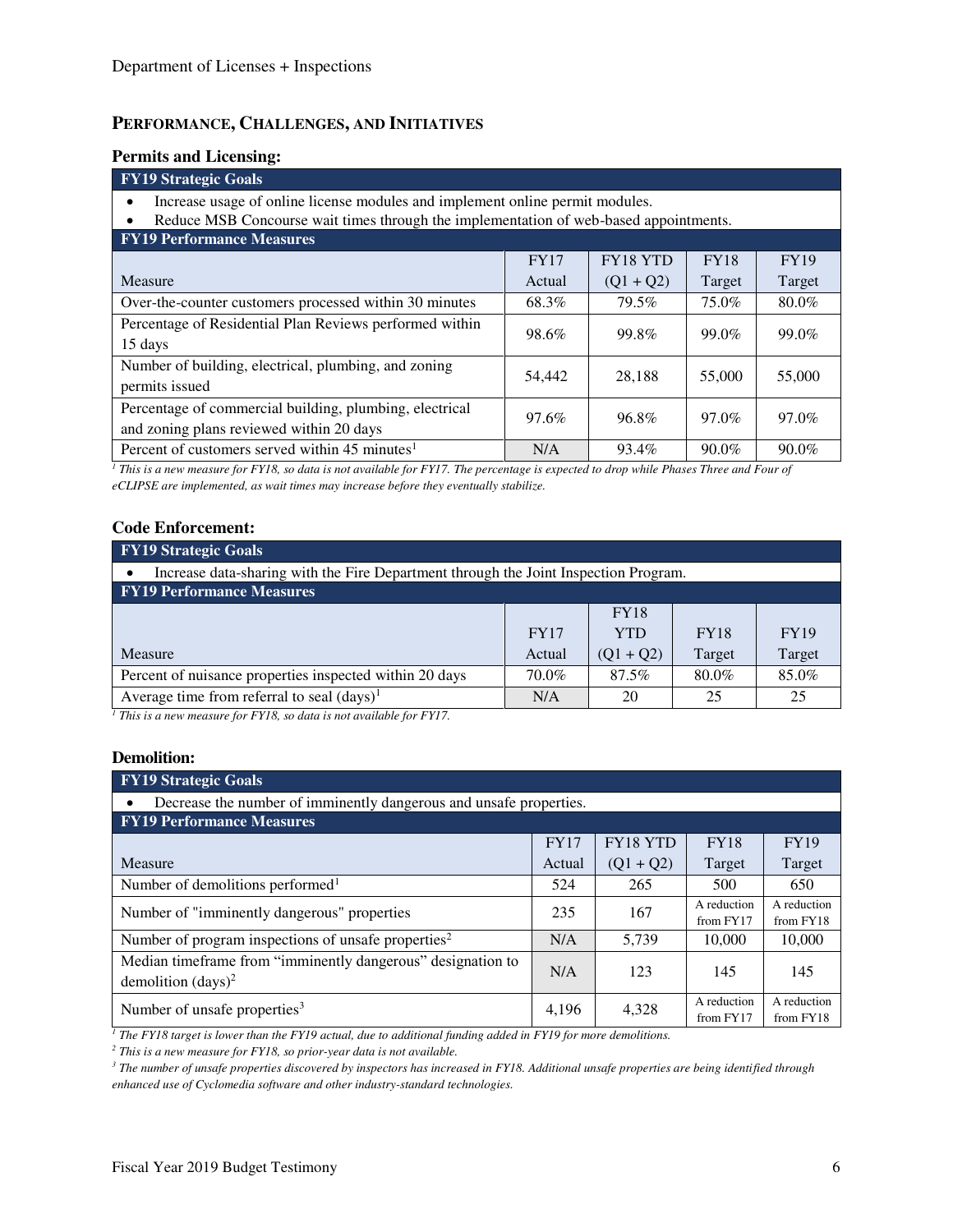# **Building Inspections:**

| <b>FY19 Strategic Goals</b>                                                   |             |                 |             |             |  |  |  |  |  |
|-------------------------------------------------------------------------------|-------------|-----------------|-------------|-------------|--|--|--|--|--|
| Implement new district office boundaries designed to better serve the public. |             |                 |             |             |  |  |  |  |  |
| <b>FY19 Performance Measures</b>                                              |             |                 |             |             |  |  |  |  |  |
|                                                                               | <b>FY17</b> | <b>FY18 YTD</b> | <b>FY18</b> | <b>FY19</b> |  |  |  |  |  |
| Measure                                                                       | Actual      | $(Q1 + Q2)$     | Target      | Target      |  |  |  |  |  |
| Average number of permits per inspector <sup>1</sup>                          | N/A         | 442             | 375         | 375         |  |  |  |  |  |

<sup>1</sup> This is a new measure for FY18, so prior-year data is not available. The goal is to reduce building inspector permit workload over time. A new *class of building inspectors will be starting in FY18 Q3. The average should decrease as L+I hires new inspectors.*

#### **Administration:**

| <b>FY19</b> Strategic Goals                                                                      |             |                 |             |             |  |  |  |  |  |
|--------------------------------------------------------------------------------------------------|-------------|-----------------|-------------|-------------|--|--|--|--|--|
| Aggressively fill all remaining inspector vacancies.<br>Reduce the number of workplace injuries. |             |                 |             |             |  |  |  |  |  |
| <b>FY19 Performance Measures</b>                                                                 |             |                 |             |             |  |  |  |  |  |
|                                                                                                  | <b>FY17</b> | <b>FY18 YTD</b> | <b>FY18</b> | <b>FY19</b> |  |  |  |  |  |
| <b>Measure</b>                                                                                   | Actual      | $(Q1 + Q2)$     | Target      | Target      |  |  |  |  |  |
| Net personnel gain/loss (+ new hires, - separations)                                             | 15          | 33              | 25          | 25          |  |  |  |  |  |
| Number of on-the-job injuries <sup>1</sup>                                                       | N/A         | 13              | 35          | 30          |  |  |  |  |  |

*1 This is a new measure for FY18, so prior-year data is not available.*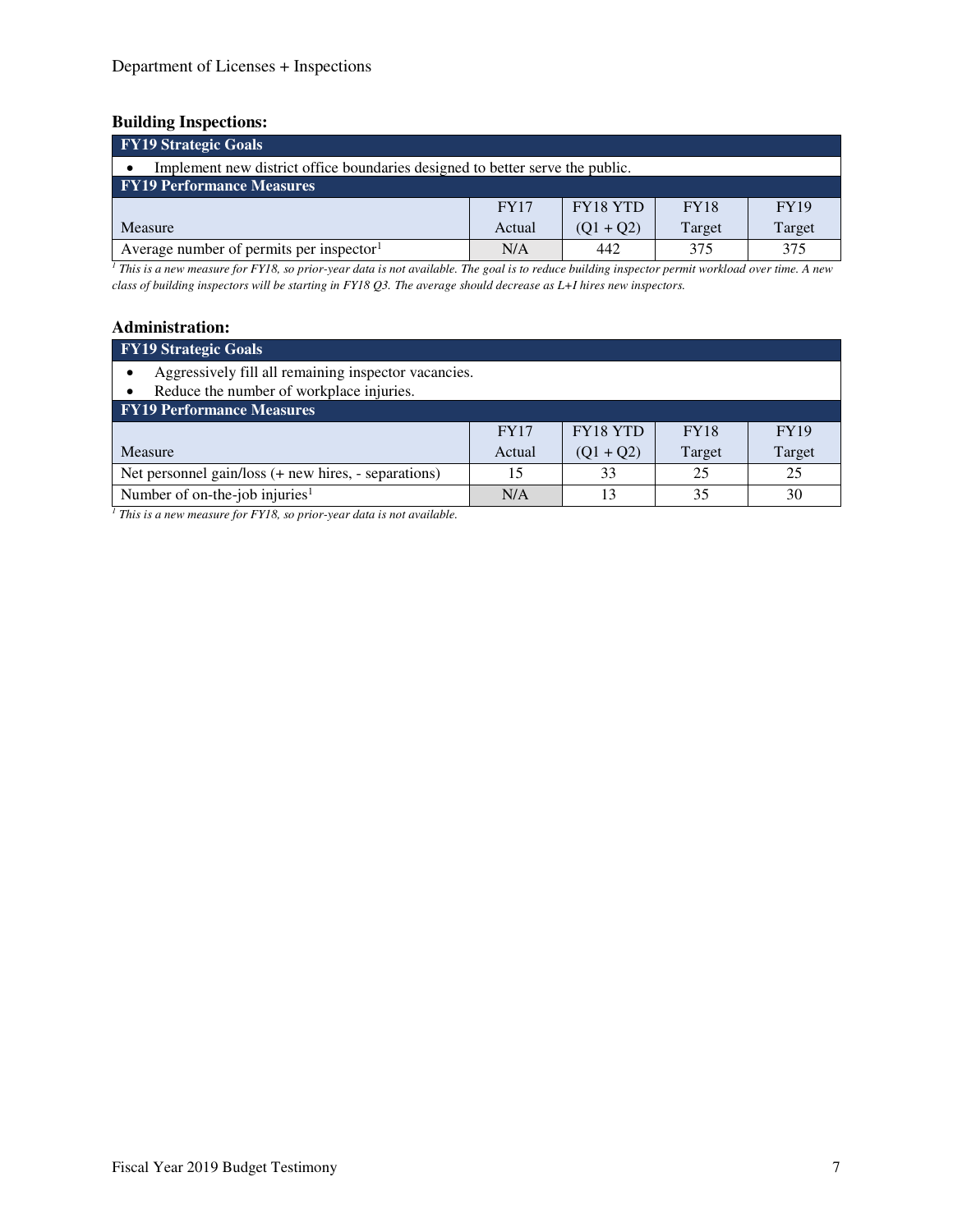## **OTHER BUDGETARY IMPACTS**

### **Federal and State (Where Applicable)**

L+I receives \$514,818 in annual Community Development Block Grant (CDBG) funding, which funds the salaries of eight Building Inspectors that coordinate the demolition of imminently dangerous properties in low- to moderate-income areas of the city.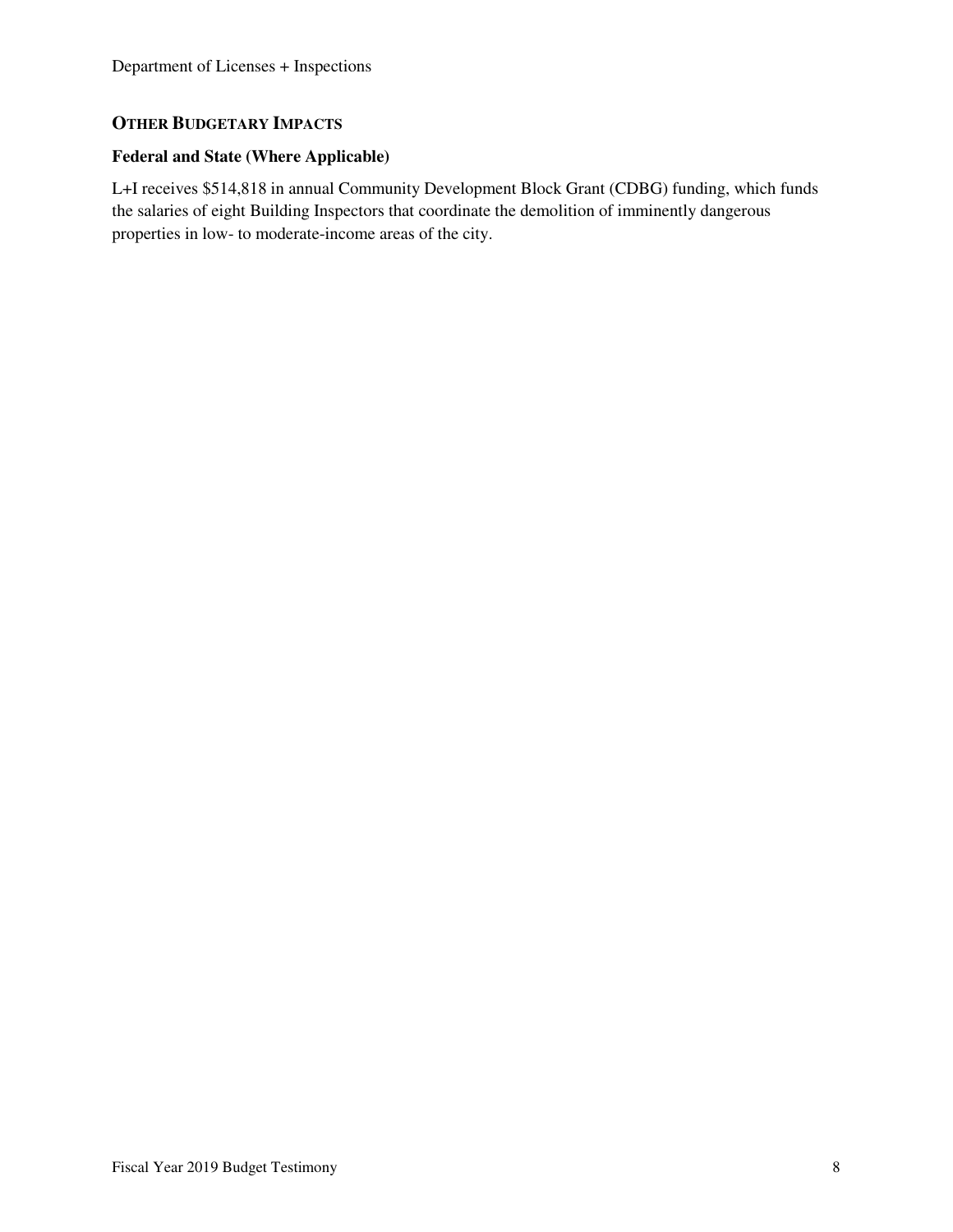# Department of Licenses + Inspections

# **CONTRACTING EXPERIENCE**

| <b>M/W/DSBE Participation on Large Professional Services Contracts</b> |                     |                                    |                          |                               |                                     |                                            |                                                      |         |                                                           |                                                                                                                 |                                       |
|------------------------------------------------------------------------|---------------------|------------------------------------|--------------------------|-------------------------------|-------------------------------------|--------------------------------------------|------------------------------------------------------|---------|-----------------------------------------------------------|-----------------------------------------------------------------------------------------------------------------|---------------------------------------|
| Top Five Largest Contracts, FY18                                       |                     |                                    |                          |                               |                                     |                                            |                                                      |         |                                                           |                                                                                                                 |                                       |
| <b>Vendor Name</b>                                                     | Service<br>Provided | Dollar<br>Amount<br>of<br>Contract | <b>RFP</b> Issue<br>Date | Contract<br><b>Start Date</b> | Ranges in RFP                       | % of M/W/DSBE<br>Participation<br>Achieved | \$ Value of<br>Participation - All DSBEs - All DSBEs | Total % | Total \$<br>Value<br>M/W/DSBE Participation Participation | <b>Local Business</b><br>(principal place of<br>business located within Living Wage<br>City limits)<br>[yes/no] | Waiver for<br>Compliance?<br>[yes/no] |
| Bell                                                                   | Asbestos            |                                    |                          |                               | MBE: 25-30%                         | 100%                                       | \$65,000                                             |         |                                                           |                                                                                                                 |                                       |
| Environmental                                                          | Survey              |                                    |                          |                               | WBE: 25-30%                         | $0\%$                                      | \$0                                                  |         |                                                           |                                                                                                                 |                                       |
| , $LLC$                                                                | Services            | \$65,000                           | 3/13/2015                | 7/1/2015                      | <b>DSBE: Best Efforts</b>           | $0\%$                                      | \$0                                                  | 100%    | \$65,000                                                  | No                                                                                                              | N <sub>o</sub>                        |
| Batta<br>Environmental                                                 | Asbestos            |                                    |                          |                               | MBE: 25-30%                         | 100%                                       | \$65,000                                             |         |                                                           |                                                                                                                 |                                       |
| Associates,                                                            | Survey              |                                    |                          |                               | WBE: 25-30%                         | $0\%$                                      | \$0                                                  |         |                                                           |                                                                                                                 |                                       |
| Inc.                                                                   | Services            | \$65,000                           | 3/13/2015                |                               | 7/1/2015 <b>DSBE</b> : Best Efforts | $0\%$                                      | \$0                                                  | 100%    | \$65,000                                                  | N <sub>0</sub>                                                                                                  | N <sub>0</sub>                        |
| <b>USA</b>                                                             | Asbestos            |                                    |                          |                               | MBE: 25-30%                         | $0\%$                                      | \$0                                                  |         |                                                           |                                                                                                                 |                                       |
| Environmental                                                          | Survey              |                                    |                          |                               | WBE: 25-30%                         | $0\%$                                      | \$0                                                  |         |                                                           |                                                                                                                 |                                       |
| Management                                                             | Services            | \$65,000                           | 3/13/2015                |                               | 7/1/2015 <b>DSBE</b> : Best Efforts | $0\%$                                      | \$0                                                  | $0\%$   | \$0                                                       | Yes                                                                                                             | N <sub>0</sub>                        |
|                                                                        | Asbestos            |                                    |                          |                               | MBE: 25-30%                         | $0\%$                                      | \$0                                                  |         |                                                           |                                                                                                                 |                                       |
| Synertech                                                              | Survey              |                                    |                          |                               | WBE: 25-30%                         | $0\%$                                      | \$0                                                  |         |                                                           |                                                                                                                 |                                       |
| Incorporated                                                           | Services            | \$65,000                           | 3/13/2015                |                               | 7/1/2015 <b>DSBE</b> : Best Efforts | $0\%$                                      | \$0                                                  | $0\%$   | \$0                                                       | Yes                                                                                                             | N <sub>0</sub>                        |
|                                                                        | Asbestos            |                                    |                          |                               | MBE: 25-30%                         | 100%                                       | \$65,000                                             |         |                                                           |                                                                                                                 |                                       |
| Westchester                                                            | Survey              |                                    |                          |                               | WBE: 25-30%                         | $0\%$                                      | \$0                                                  |         |                                                           |                                                                                                                 |                                       |
| Environmental                                                          | Services            | \$65,000                           | 3/13/2015                |                               | 7/1/2015 <b>DSBE</b> : Best Efforts | $0\%$                                      | \$0                                                  | 100%    | \$65,000                                                  | N <sub>0</sub>                                                                                                  | N <sub>0</sub>                        |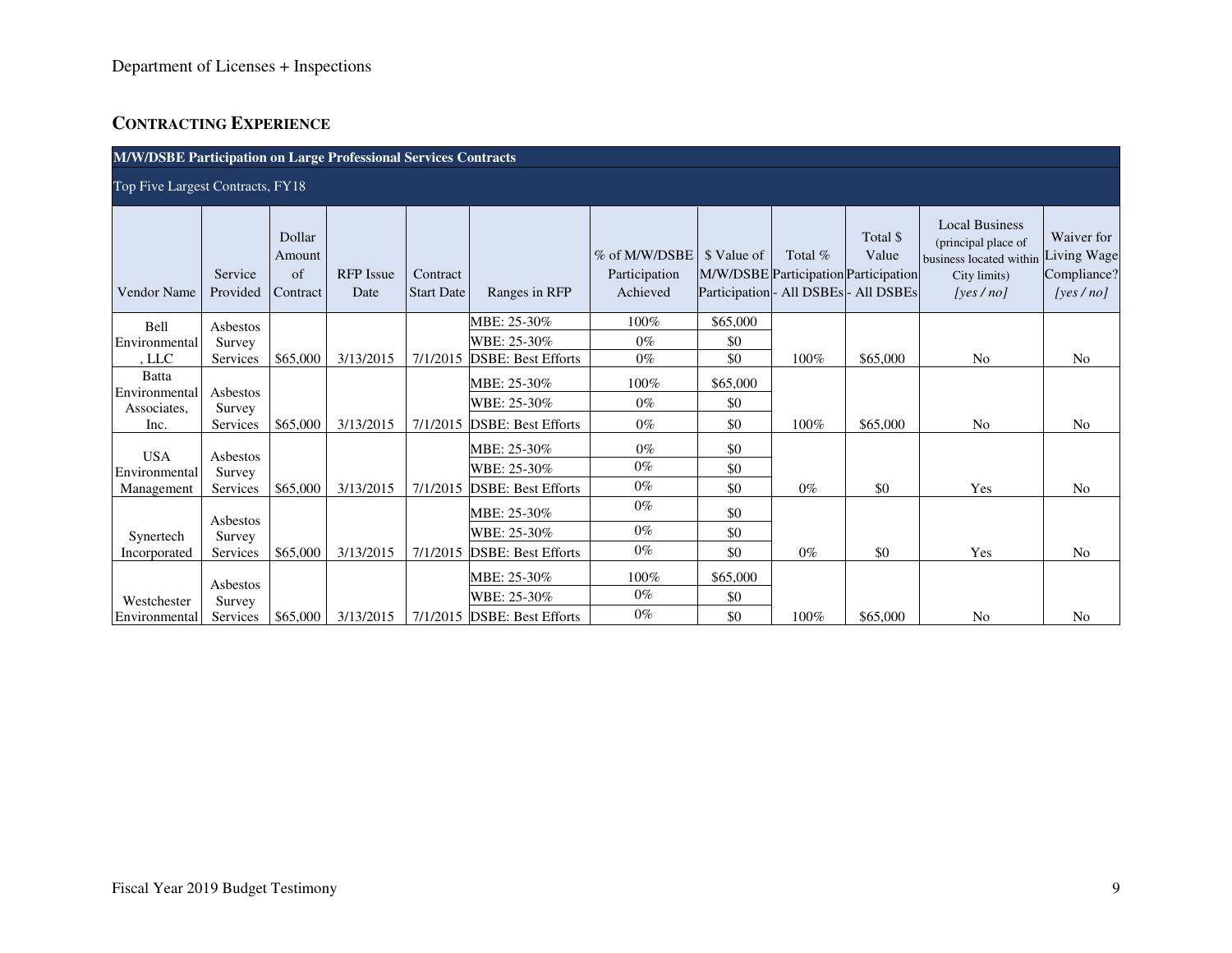# **EMPLOYEE DATA**

| <b>Staff Demographics (as of December 2017)</b> |                        |                                   |                      |                        |                                   |
|-------------------------------------------------|------------------------|-----------------------------------|----------------------|------------------------|-----------------------------------|
|                                                 | <b>Full-Time Staff</b> |                                   |                      | <b>Executive Staff</b> |                                   |
|                                                 | Male                   | Female                            |                      | Male                   | Female                            |
|                                                 |                        | African-American African-American |                      |                        | African-American African-American |
| Total                                           | 97                     | 81                                | Total                | 1                      | $\overline{c}$                    |
| % of Total                                      | 26%                    | 22%                               | % of Total           | $8\%$                  | $15\%$                            |
| Average Salary                                  | \$48,465               | \$44,854                          | Average Salary       | \$70,000               | \$73,500                          |
| <b>Median Salary</b>                            | \$47,691               | \$41,953                          | <b>Median Salary</b> | \$70,000               | \$73,500                          |
|                                                 | White                  | White                             |                      | White                  | White                             |
| Total                                           | 122                    | 27                                | Total                | 6                      | $\mathfrak{Z}$                    |
| % of Total                                      | 33%                    | 7%                                | % of Total           | 46%                    | 23%                               |
| Average Salary                                  | \$63,808               | \$62,664                          | Average Salary       | \$117,491              | \$100,853                         |
| Median Salary                                   | \$57,421               | \$65,237                          | Median Salary        | \$118,348              | \$103,000                         |
|                                                 | Hispanic               | Hispanic                          |                      | Hispanic               | Hispanic                          |
| Total                                           | 14                     | 10                                | Total                | 1                      | $\Omega$                          |
| % of Total                                      | 4%                     | 3%                                | % of Total           | 8%                     | $0\%$                             |
| Average Salary                                  | \$49,739               | \$50,793                          | Average Salary       | \$85,000               | N/A                               |
| <b>Median Salary</b>                            | \$48,821               | \$48,372                          | <b>Median Salary</b> | \$85,000               | N/A                               |
|                                                 | Asian                  | Asian                             |                      | Asian                  | Asian                             |
| Total                                           | 11                     | 7                                 | Total                | $\overline{0}$         | $\mathbf{0}$                      |
| % of Total                                      | 3%                     | 2%                                | % of Total           | $0\%$                  | $0\%$                             |
| Average Salary                                  | \$67,724               | \$61,358                          | Average Salary       | N/A                    | N/A                               |
| Median Salary                                   | \$69,526               | \$57,103                          | Median Salary        | N/A                    | N/A                               |
|                                                 | Other                  | Other                             |                      | Other                  | Other                             |
| Total                                           | $\overline{2}$         | 6                                 | Total                | $\theta$               | $\mathbf{0}$                      |
| % of Total                                      | $1\%$                  | $2\%$                             | % of Total           | $0\%$                  | $0\%$                             |
| Average Salary                                  | \$44,814               | \$42,836                          | Average Salary       | N/A                    | N/A                               |
| Median Salary                                   | \$44,814               | \$40,295                          | Median Salary        | N/A                    | N/A                               |
|                                                 | Bilingual              | Bilingual                         |                      | <b>Bilingual</b>       | Bilingual                         |
| Total                                           | 14                     | $\,$ 8 $\,$                       | Total                | 1                      | $\boldsymbol{0}$                  |
| % of Total                                      | 4%                     | 2%                                | % of Total           | 8%                     | $0\%$                             |
| Average Salary                                  | \$57,142               | \$53,128                          | Average Salary       | \$85,000               | N/A                               |
| <b>Median Salary</b>                            | \$52,251               | \$54,677                          | <b>Median Salary</b> | \$80,000               | N/A                               |
|                                                 | Male                   | Female                            |                      | Male                   | Female                            |
| Total                                           | 246                    | 129                               | Total                | $\,$ 8 $\,$            | 5                                 |
| % of Total                                      | $66\%$                 | 34%                               | % of Total           | $62\%$                 | $38\%$                            |
| Average Salary                                  | \$56,978               | \$49,875                          | Average Salary       | \$107,493              | \$89,912                          |
| Median Salary                                   | \$53,759               | \$45,967                          | Median Salary        | \$110,131              | \$90,000                          |